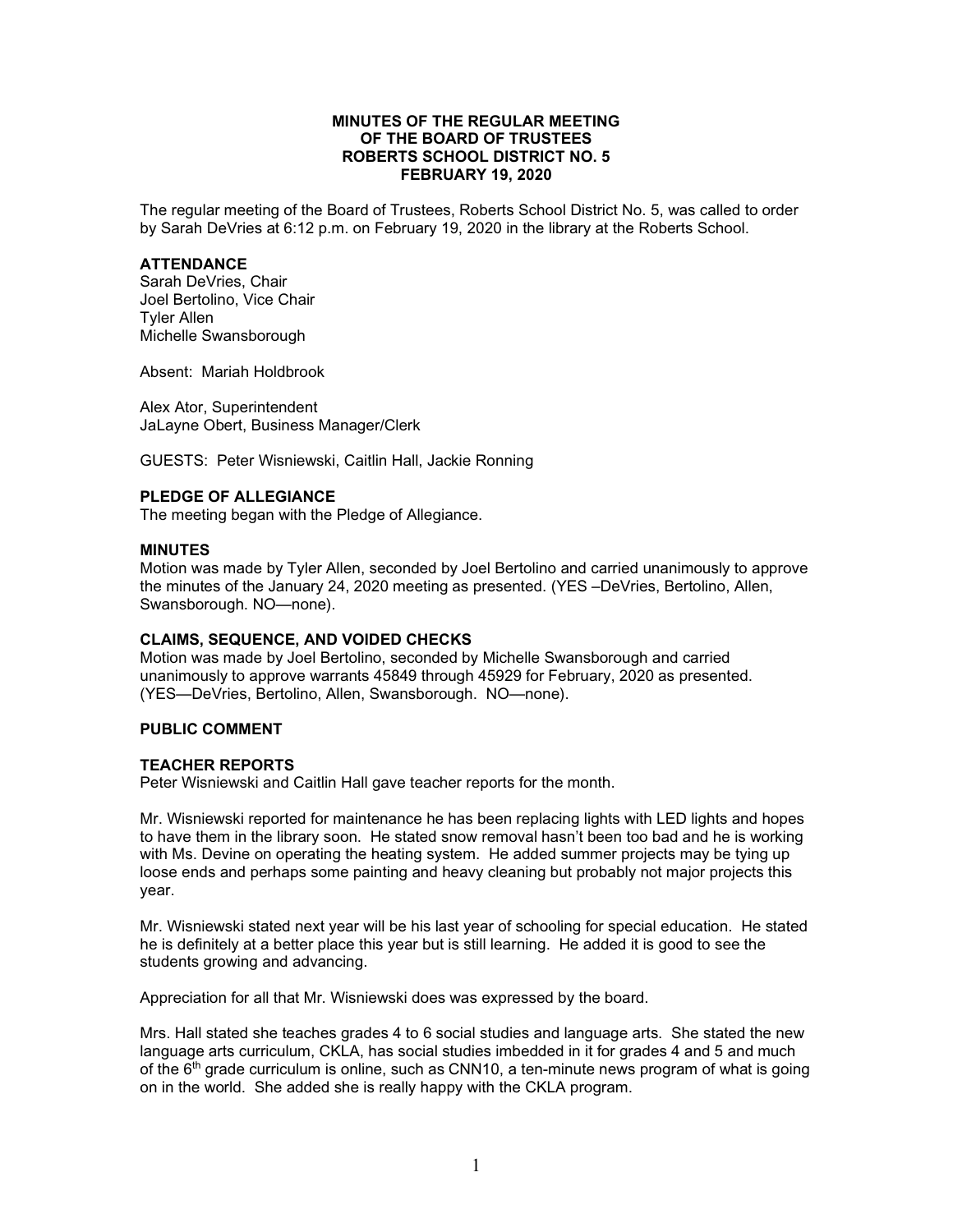Mr. Ator asked if there are technology issues with using the internet.

Mrs. Hall stated the sixth grade uses Study Sync and sometimes the students have a problem getting into the program. She added sixth graders each have a chrome book so have the option of working in the book or on the computer.

Mrs. Hall stated she and her husband, Jesse Hall, really enjoy living in Roberts.

Mr. Ator stated we do have some bids for increased band width for better internet access and there is a chance that could be installed this summer.

Mrs. Ronning stated Mrs. Hall is really a whiz at research.

LITERACY REPORT – Mr. Ator stated Mrs. Ronning and Mrs. Koch really stepped up when an aide departed and thanked them for all they do.

Mrs. Ronning stated even though we are putting together a grant application for the next round of the Literacy Grant, work continues with the present grant. She stated teachers are engaged with professional development and also with the educational consultant. She stated she is seeing increased writing in classrooms and students are moving faster with everything.

Mrs. Ronning stated data assessment for coordinating with the Title I program is intense and time consuming. She added she is working toward teachers doing some of the help with students who need additional help.

Mrs. Ronning reported she will be pursuing a Master's degree in Reading.

### **STAFFING**

PARAPROFESSIONAL – Mr. Ator recommended hiring Danielle Shilling for a paraprofessional position for the remainder of the year at \$11.50 per hour.

Motion was made by Joel Bertolino, seconded by Tyler Allen and carried unanimously to hire Danielle Shilling for a paraprofessional position for the remainder of the school year at \$11.50 per hour. (YES—DeVries, Bertolino, Allen, Swansborough. NO—none).

#### **NEW BUSINESS**

CLASSIFIED NEGOTIATIONS – Mr. Ator stated negotiations with classified staff should begin soon, possibly between the March and April board meetings. He asked which trustees would be representing the board.

After discussion, it was determined Joel Bertolino and Ty Allen will be the board representatives for negotiations with classified staff.

LEVY OPTIONS – Mr. Ator asked that the board approve a motion to permissively levy for the Adult Education Fund in preparation of an Adult Education Program.

Motion was made by Joel Bertolino, seconded by Michelle Swansborough and carried unanimously to permissively levy for Fund 217, Adult Education, for the 2020-2021 school year for the operation of an Adult Education program. (YES—DeVries, Bertolino, Allen, Swansborough. NO—none).

Mr. Ator stated included in the packet for discussion is a listing of programs and supports the district would like to keep in place by running a levy.

SPECIAL SERVICES CO-OP AGREEMENT – Mr. Ator stated included in the packet is an Interlocal Agreement recently approved by the Yellowstone-West/Carbon County Special